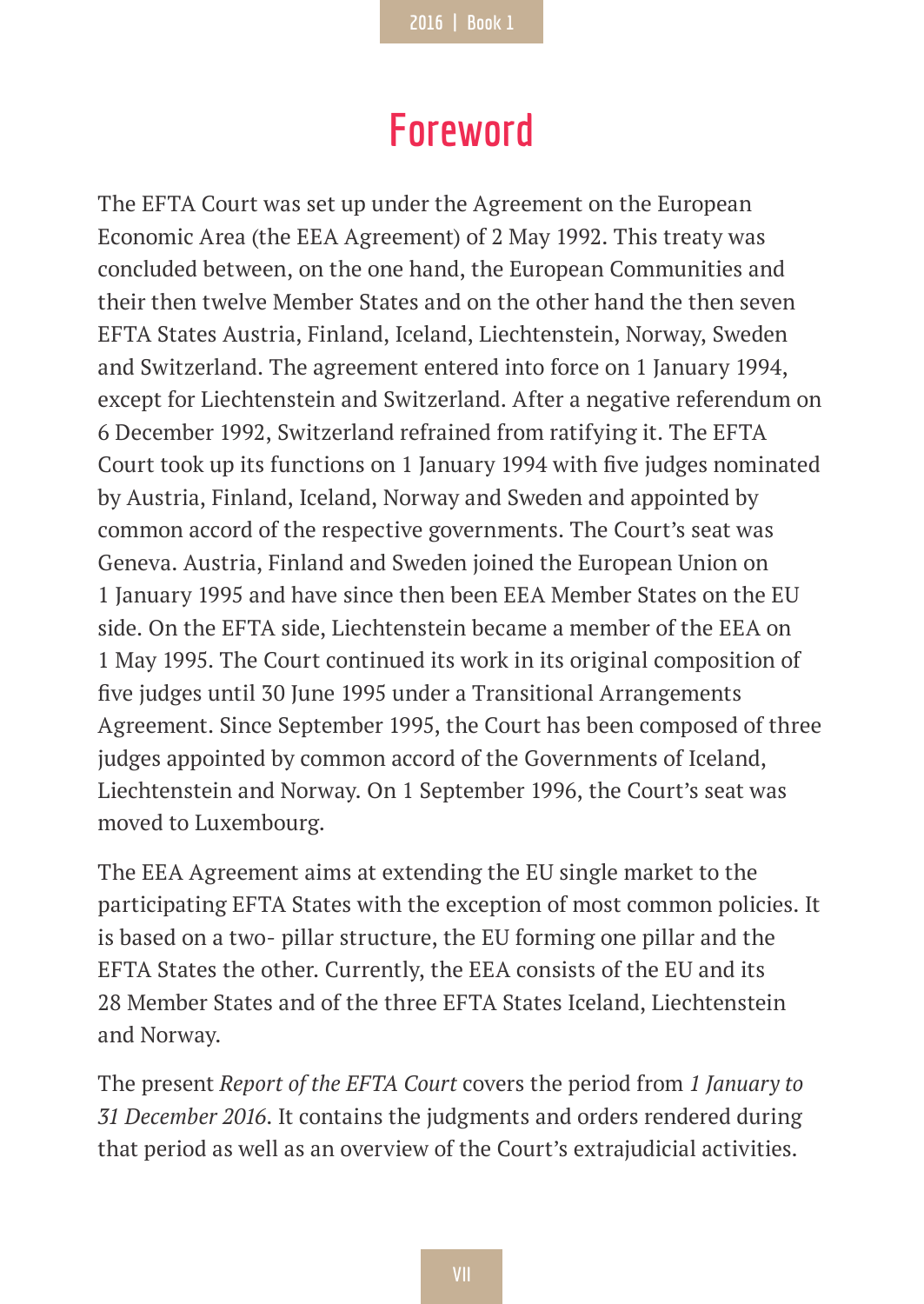The working language of the Court is English, and its judgments, other decisions and reports for the hearing are published in English. Judgments in the form of advisory opinions are rendered in English and in the language of the requesting national court. Both language versions are authentic and published in the Court Reports although the non-English version is only a translation. The different language versions are published with corresponding page numbers to facilitate reference.

Decisions of the EFTA Court, which have not yet been published in the Court Report, may be accessed on the EFTA Court website www.eftacourt.int or obtained from the Registry by mail or e-mail registry@eftacourt.int.